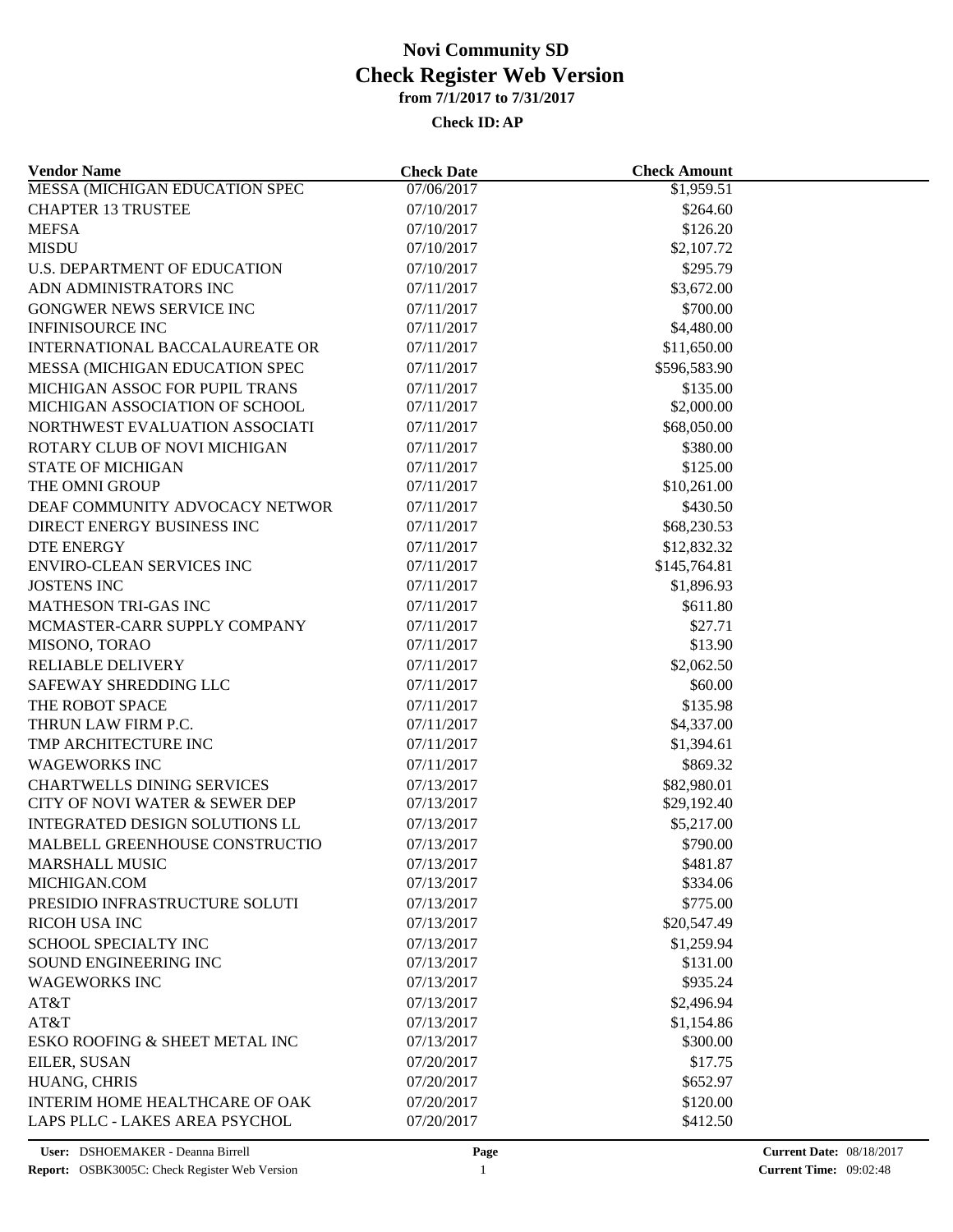### **Check ID:AP**

| <b>Vendor Name</b>                   | <b>Check Date</b> | <b>Check Amount</b> |  |
|--------------------------------------|-------------------|---------------------|--|
| MCCARTHY & SMITH INC                 | 07/20/2017        | \$499,405.77        |  |
| NOVI PUBLIC LIBRARY                  | 07/20/2017        | \$165.00            |  |
| <b>OAKLAND SCHOOLS</b>               | 07/20/2017        | \$541.57            |  |
| PITNEY BOWES PURCHASE POWER          | 07/20/2017        | \$3,000.00          |  |
| PLANTE & MORAN CRESA LLC             | 07/20/2017        | \$10,773.96         |  |
| <b>SBSI SOFTWARE INC</b>             | 07/20/2017        | \$1,431.00          |  |
| STAPLES BUSINESS ADVANTAGE           | 07/20/2017        | \$110.22            |  |
| TMP ARCHITECTURE INC                 | 07/20/2017        | \$4,530.82          |  |
| VELLINGIRI, SIVAKAMI                 | 07/20/2017        | \$400.00            |  |
| WARD'S NATURAL SCIENCE               | 07/20/2017        | \$1,331.78          |  |
| <b>BIGHAM, EILEEN</b>                | 07/20/2017        | \$1,874.00          |  |
| <b>BRICKS 4 KIDS</b>                 | 07/20/2017        | \$1,680.00          |  |
| <b>ENVIRO-CLEAN SERVICES INC</b>     | 07/20/2017        | \$4,946.32          |  |
| <b>FOXBRIGHT</b>                     | 07/20/2017        | \$7,700.00          |  |
| <b>GIRLS EMPOWERED</b>               | 07/20/2017        | \$450.00            |  |
| <b>GORDON FOOD SERVICE INC</b>       | 07/20/2017        | \$1,819.19          |  |
| <b>GORDON FOOD SERVICE INC</b>       | 07/20/2017        | \$769.29            |  |
| <b>OAKLAND SCHOOLS</b>               | 07/20/2017        | \$250.00            |  |
| <b>RATA2EE INC</b>                   | 07/20/2017        | \$4,209.00          |  |
| SEG WORKERS COMPENSATION FUND        | 07/20/2017        | \$8,647.00          |  |
| <b>CHAPTER 13 TRUSTEE</b>            | 07/25/2017        | \$264.60            |  |
| <b>MISDU</b>                         | 07/25/2017        | \$1,742.47          |  |
| CITY OF NOVI TREASURER'S OFFIC       | 07/27/2017        | \$26,517.07         |  |
| <b>OAKLAND SCHOOLS</b>               | 07/27/2017        | \$3,450.00          |  |
| STAPLES BUSINESS ADVANTAGE           | 07/27/2017        | \$178.60            |  |
| <b>WAGEWORKS INC</b>                 | 07/27/2017        | \$898.16            |  |
| ADN ADMINISTRATORS INC               | 07/27/2017        | \$3,393.80          |  |
| ALAPARTHI, NAGA TULASI               | 07/27/2017        | \$484.75            |  |
| BANK OF UTAH - REFPAY TRUST AC       | 07/27/2017        | \$15,000.00         |  |
| CHAPLYGINO, NATALIO                  | 07/27/2017        | \$484.75            |  |
| <b>EXECUTIVE ENERGY SERVICES LLC</b> | 07/27/2017        | \$400.00            |  |
| HUANG, CHRIS                         | 07/27/2017        | \$119.62            |  |
| KHAN, MUZZAMMIL                      | 07/27/2017        | \$556.97            |  |
| LIFE INSURANCE COMPANY OF NORT       | 07/27/2017        | \$18,486.95         |  |
| MESSA (MICHIGAN EDUCATION SPEC       | 07/27/2017        | \$549,307.02        |  |
| MOORE, JANELLE                       | 07/27/2017        | \$126.11            |  |
| OAKLAND COUNTY COMMUNITY & ADU       | 07/27/2017        | \$2,000.00          |  |
| PARUTHI, SUSHMA                      | 07/27/2017        | \$262.72            |  |
| PETTY CASH-ALEXANDER OFILI           | 07/27/2017        | \$150.00            |  |
| PETTY CASH-ANN HANSEN (PS)           | 07/27/2017        | \$150.00            |  |
| PETTY CASH-ANN HANSEN (CARE)         | 07/27/2017        | \$150.00            |  |
| PETTY CASH-BRIAN GORDON OR BAR       | 07/27/2017        | \$3,050.00          |  |
| PETTY CASH-DAVID ASCHER              | 07/27/2017        | \$200.00            |  |
| PETTY CASH-EVOL GAZZARATO OR L       | 07/27/2017        | \$1,388.00          |  |
| PETTY CASH-JENIFER MICHOS OR N       | 07/27/2017        | \$150.00            |  |
| PETTY CASH-JULIE BEDFORD OR AN       | 07/27/2017        | \$150.00            |  |
| PETTY CASH-LISA FENCHEL OR CAR       | 07/27/2017        | \$150.00            |  |
| PETTY CASH-NICOLE CARTER OR MI       | 07/27/2017        | \$700.00            |  |
|                                      |                   |                     |  |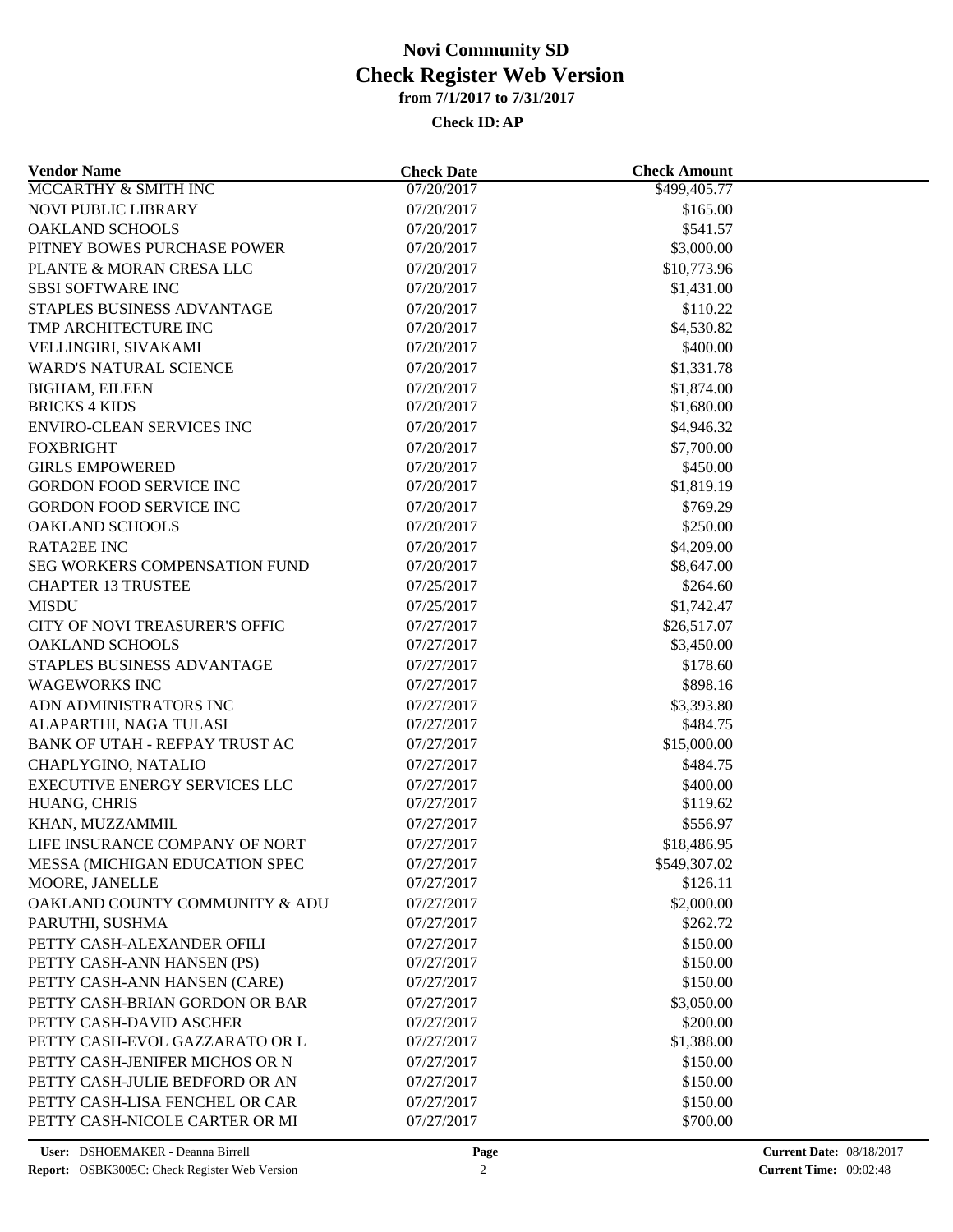#### **Check ID:AP**

| <b>Vendor Name</b>             | <b>Check Date</b> | <b>Check Amount</b>   |                |
|--------------------------------|-------------------|-----------------------|----------------|
| SAFEWAY SHREDDING LLC          | 07/27/2017        | \$130.00              |                |
| STAPLES BUSINESS ADVANTAGE     | 07/27/2017        | \$219.86              |                |
| WAGEWORKS INC                  | 07/27/2017        | \$869.32              |                |
|                                |                   | <b>Issued:</b>        | \$79,624.05    |
|                                |                   | <b>Cancelled:</b>     | \$2,194,799.30 |
| <b>AP Checks Processed:</b>    | 99                | <b>AP Bank Total:</b> | \$2,274,423.35 |
| <b>Total Checks Processed:</b> | 99                | <b>Grand Total:</b>   | \$2,274,423.35 |